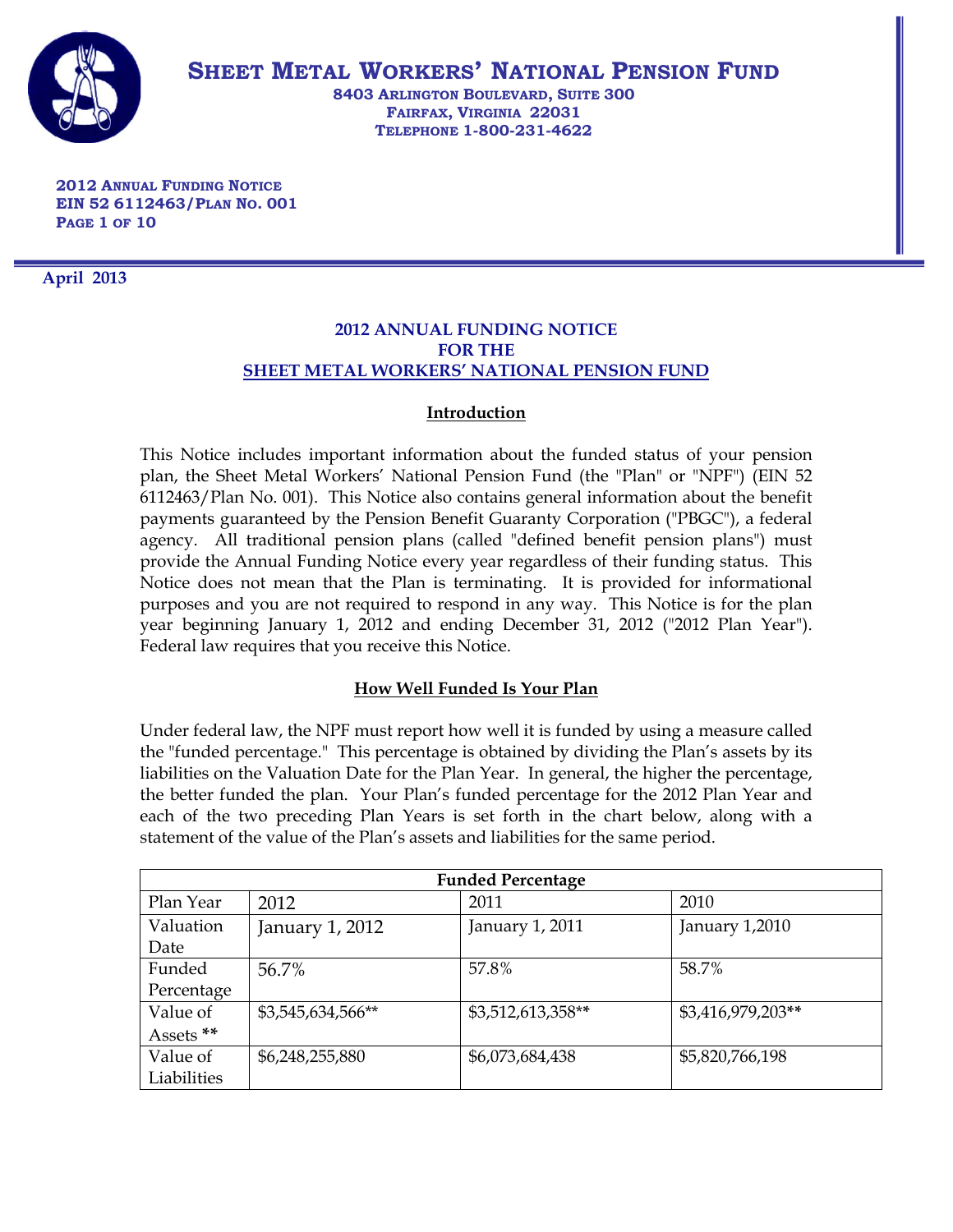### **PAGE 2 OF 10**

**\*\*NOTE:** The asset values above reflect the actuarial (smoothed) value instead of the market value of the Plan's assets. The "market value" of assets is discussed in the following section. Also, the asset values above reflect the special funding relief elected under the Preservation of Access to Care for Medicare Beneficiaries and Pension Relief Act of 2010.

### **Year-End Fair Market Value of Assets**

The asset values in the chart above are measured as of the Valuation Date for the Plan Year and are actuarial values, not market values. Because market values can fluctuate daily based on factors in the marketplace, such as changes in the stock market, pension law allows plans to use actuarial values that are designed to smooth out those fluctuations for funding purposes. While actuarial values fluctuate less than market values, they are estimates. The asset values below are market values and are measured as of the last day of the Plan Year, rather than as of the Valuation Date. Substituting the market value of assets for the actuarial value used in the above chart would show a clearer picture of a Plan's funded status as of a given point in time, such as on the Valuation Date. The fair market value of the Plan's assets as of the last day of the 2012 Plan Year and each of the two preceding Plan Years is shown in the following table:

|                         | December 31, 2012 | December 31, 2011 | December 31, 2010 |
|-------------------------|-------------------|-------------------|-------------------|
| Fair Market<br>Value of | \$3,219,630,916** | \$2,954,695,472   | \$3,096,308,958   |
| Assets                  |                   |                   |                   |

**\*\*NOTE:** The fair market value figure for December 31, 2012 is a preliminary figure taken from the plan actuary's Actuarial Certification of Plan Status as of January 1, 2013 under IRC Section 432, which is based on projections from the January 1, 2012 valuation certificate. The fair market value figure may change when an audit of the NPF's December 31, 2012 financial statements is completed.

### **The Plan's Critical Status**

Under federal pension law a plan generally will be considered to be in "endangered" status if, at the beginning of the plan year, the funded percentage of the plan is less than 80 percent or in "critical" status if the percentage is less than 65 percent (other factors may also apply). If a pension plan enters endangered status (commonly referred to as the "Yellow Zone"), the trustees of the plan are required to adopt a funding improvement plan. Similarly, if a pension plan enters critical status (commonly referred to as the "Red Zone"), the trustees of the plan are required to adopt a rehabilitation plan. Rehabilitation and funding improvement plans establish steps and benchmarks for pension plans to improve their funding status over a specified period of time.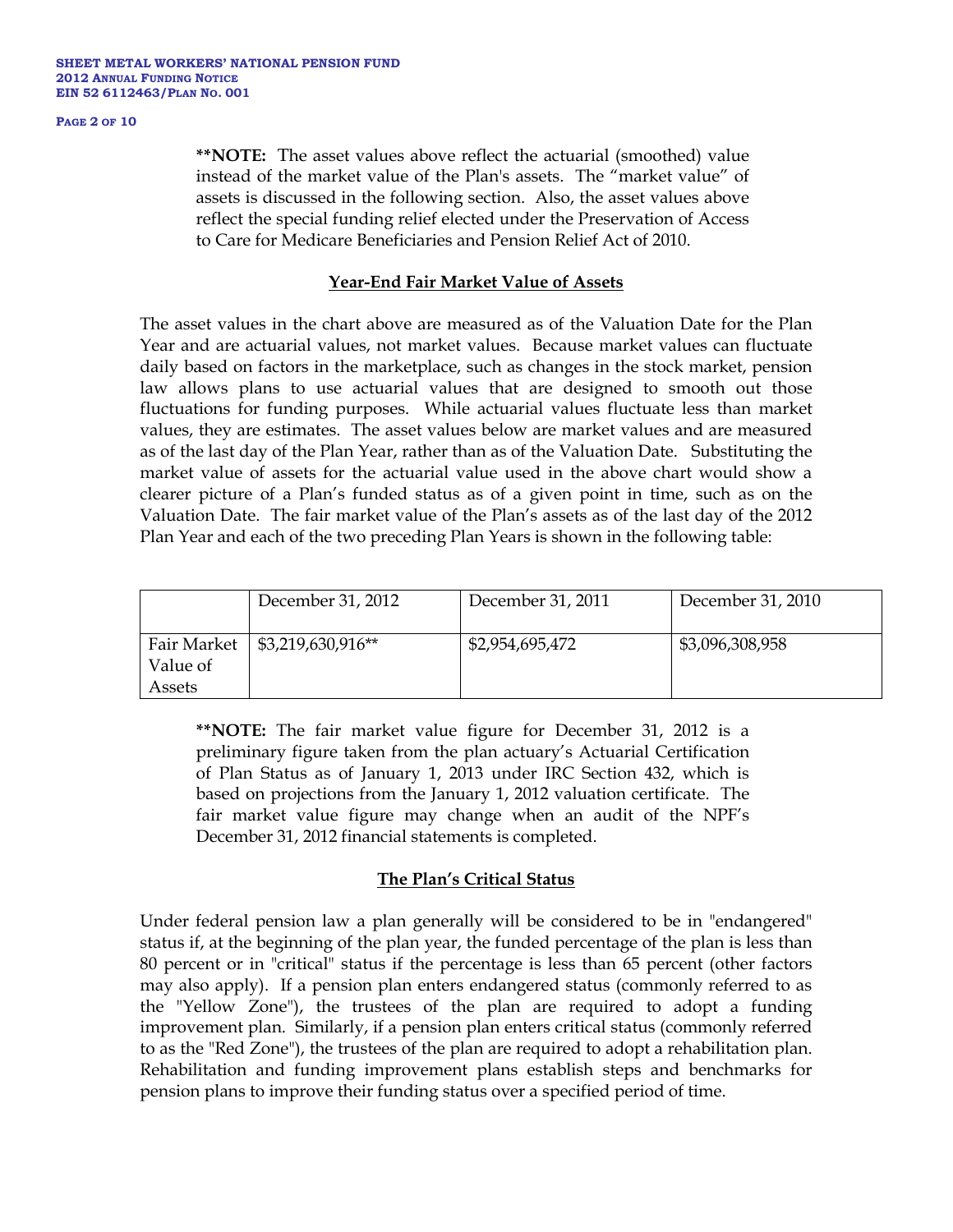### **PAGE 3 OF 10**

The NPF was in critical status in the 2012 Plan Year (i.e., the Plan Year ending December 31, 2012) because among other things, the Plan's actuary projected that the Plan would have an accumulated funding deficiency in four years (ignoring any amortization extensions). The actuary also determined that the Plan did not meet the statutory criteria for emergence from critical status in the 2012 Plan Year because the Plan was in critical status in the preceding year (the 2011 Plan Year), and the actuary projected that the Plan would have an accumulated funding deficiency within 10 years (taking into account any amortization extensions).

In an effort to improve the Plan's funding situation, the Trustees adopted a Rehabilitation Plan, which contains a Default Schedule and Alternative Schedules (as amended from time to time to reflect experience). The Rehabilitation Plan (which includes the Schedules), as well as any amendments, are designed to enable the Plan to emerge from critical status at the end of its Rehabilitation Period (the thirteen-year period beginning on January 1, 2011 (i.e., the first day of the plan year following the second anniversary of the date the Rehabilitation Plan was adopted)). For the current Plan Year (2013), the Plan's actuary has certified that the Plan is making the scheduled progress in meeting the requirements of its Rehabilitation Plan, based on the annual standards described in the Rehabilitation Plan.

The Rehabilitation Plan uses a combination of Contribution Rate increases and/or reductions in adjustable benefits (e.g., early retirement benefits, optional benefit forms, and scheduled benefit increases that had been in effect for more than five years before the Plan was initially certified to be in critical status). The exact combination depends upon whether the bargaining parties (the Local Union and Employer(s) who are parties to the Collective Bargaining Agreement) have adopted the Default Schedule or an Alternative Schedule, as well as any amendments that have been made by the Trustees. Some significant modifications and updates to the Rehabilitation Plan were made in 2011 and 2012. These modifications are described below under the heading "Recent Rehabilitation Plan Modifications."

You may obtain a copy of the Plan's Rehabilitation Plan (including the Schedules, prior versions, and any amendments or modifications adopted after 2012) and the actuarial and financial data that demonstrate the actions taken by the Plan toward fiscal improvement by contacting the Fund Administrator (see "Where to Get More Information" below). A copy of the current Rehabilitation Plan (including the Schedules) may also be viewed on the NPF's website at [www.smwnpf.org.](http://www.smwnpf.org/)

In the envelope with this Notice is the NPF's 2013 Notice of Critical Status. The 2013 Notice of Critical Status advises you that the Plan continues to be in critical status for the 2013 Plan Year for essentially the same reasons it was in critical status for the 2012 Plan Year.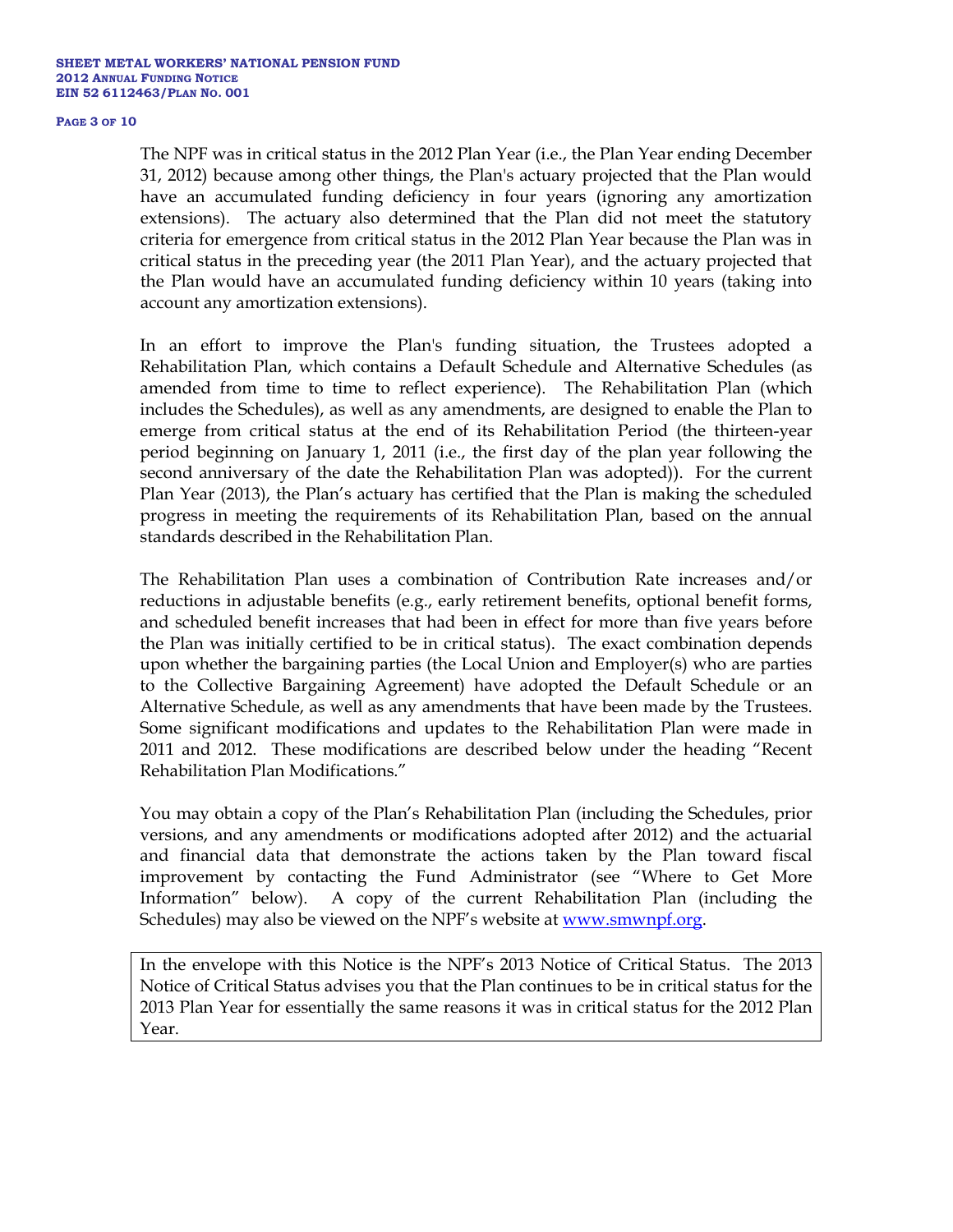**PAGE 4 OF 10**

# **Recent Rehabilitation Plan Modifications**

This section summarizes the Rehabilitation Plan modifications that were made in 2011 and 2012.

A. *Change to the Annual Standards for Meeting Rehabilitation Plan Requirements*

Prior versions of the Rehabilitation Plan used specific Funding Standard Account balances as the standard for determining whether the requirements of the Rehabilitation Plan were met for a particular year of the Rehabilitation Period. In consultation with the Plan's actuary, the annual standard has been modified as follows:

During each Plan Year of the Rehabilitation Period, the Trustees will review actuarial projections for purposes of determining whether the requirements of this Rehabilitation Plan are being met. If, during the Plan Year, the actuary projects that the NPF will emerge from critical status at or before the end of the Rehabilitation Period (the 13-year period commencing with the 2011 Plan Year), then the NPF will be treated as making the scheduled progress for that Plan Year in meeting the Rehabilitation Plan's requirements. The actuary's projections for the Plan Year will be based on the Funding Standard Account ("FSA") balance as of the end of the prior Plan Year (as estimated for purposes of the annual status certification) and reasonable assumptions. Further, these projections will not recognize future Contribution Rate increases that are not reflected in the terms of an existing Collective Bargaining Agreement, and will instead recognize that the automatic benefit adjustments described in the Rehabilitation Plan (in the event that future Contribution Rate increases are not reflected in the terms of a future Collective Bargaining Agreement ("CBA")) will be made upon expiration of an existing CBA.

B. *Changes Affecting Persons For Whom No Contributions are Required* 

If a Participant who is classified as a "Person for Whom Contributions Were Not Required to be Made" under the Rehabilitation Plan has an Effective Date of Pension on or after August 1, 2012, the only early retirement benefit payable to him or her before Normal Retirement Age (age 65) will be an actuarially equivalent benefit equal to his or her Normal Retirement Benefit. To be eligible for this benefit, the Participant must satisfy the Plan Document's requirements for the receipt of a Standard Early Retirement Pension benefit.

If a Participant who is classified as a "Person for Whom Contributions Were Not Required to be Made" under the Rehabilitation Plan last worked in Covered Employment performing Non-Construction Work (as defined in the Plan Document): no Disability Benefit will be payable unless all eligibility conditions for a Full Disability Benefit had been satisfied before August 1, 2012; no 60 Certain Payment (the "60-Month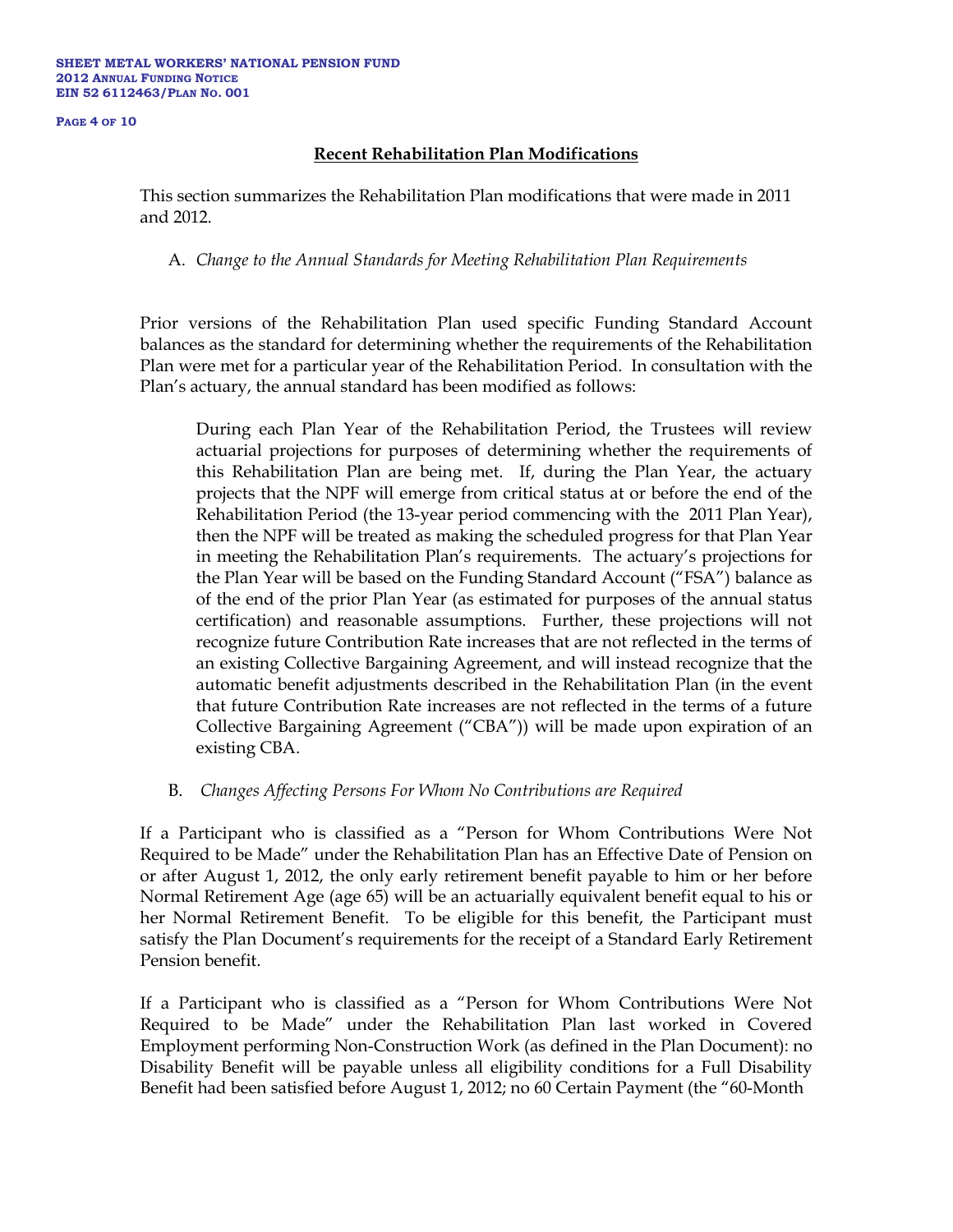#### **PAGE 5 OF 10**

Guarantee") will apply to any of his or her benefits that have an Effective Date of Pension on or after August 1, 2012; and no pop-up feature (referred to as a "Reversion") will apply to any such person's joint and survivor annuity option if he or she has an Effective Date of Pension on or after August 1, 2012.

Additionally, the Rehabilitation Plan was modified to provide that, effective August 1, 2012, the adjustments that otherwise would apply to a Participant who is classified as a "Person for Whom Contributions Were Not Required to be Made" under the Rehabilitation Plan will not apply if he or she was working in Covered Employment within six (6) calendar months of the date he or she was found to be disabled, as verified by the U.S. Social Security Administration or Railroad Retirement Board, and he or she was eligible to receive Social Security or Railroad Retirement Disability Insurance benefits.

# C. *Adoption of Different Schedules & Failure to Negotiate Required Increases*

Effective February 1, 2011, the bargaining parties cannot adopt a Schedule, which is different than the Schedule they previously adopted unless certain exceptions apply. This means, for example, that if the bargaining parties originally adopted an Alternative Schedule, they cannot subsequently adopt a Default Schedule. There are two exceptions to this rule:

(1) (a) the Schedule in question has been updated or issued after February 2011; (b) such Schedule specifically provides that it may be adopted by bargaining parties who had previously adopted a different type of Schedule; and (c) the bargaining parties comply with any conditions for adoption of the new or updated Schedule; or

(2) (a) the bargaining parties' Collective Bargaining Agreement ("CBA") covers only Non-Construction Work (as defined in the Plan Document); and (b) the bargaining parties previously adopted an Alternative Schedule and subsequently agree to adopt the Default Schedule (as then in effect) on or after June 1, 2011.

As noted, if the bargaining parties' CBA covers Construction Work (as defined in the Plan Document) adopted an Alternative Schedule, they may not subsequently adopt a Default Schedule. However, if upon the expiration of their CBA, the bargaining parties do not affirmatively negotiate the Contribution Rate increases required by the current version of the applicable Alternative Schedule, benefit adjustments will be made upon the expiration date of the expired CBA that are similar to those in the Default Schedule. In summary, these adjustments are as follows:

• The rate of benefit accrual will be 1.0% on all Contribution Hours, instead of 1.5% with respect to Contribution Hours up to 1200 and 0.7% with respect to Contribution Hours in excess of 1200. **NOTE**: If the Local Union previously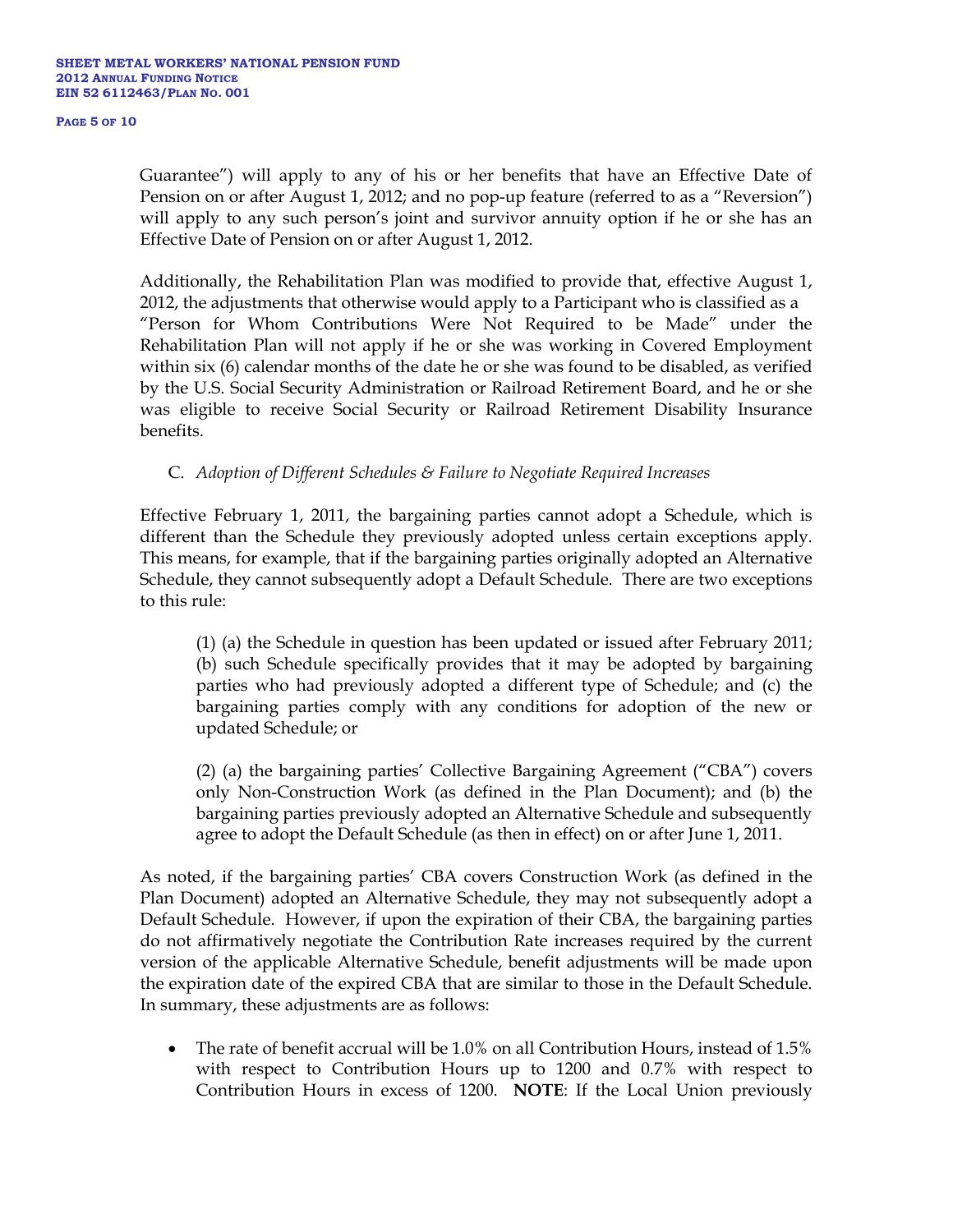**PAGE 6 OF 10**

adopted the 55/30 Benefit, the accrual rate will continue to be based on 70% of the required contributions, even though the 55/30 Benefit will no longer be available;

- Unless a Participant has attained age 62 on his or her Effective Date of Pension AND meets the Plan's requirements for a Special Early Retirement Pension, his or her early retirement pension benefit will be the actuarial equivalent of his or her monthly Normal Retirement Pension (age 65) benefit (i.e., actuarially reduced on account of his or her actual age);
- The 60 Certain Payment option (the 60-Month Guarantee) and the pop-up feature (Reversion) for any joint and survivor annuity are eliminated; and
- Any Full Disability Benefit that becomes effective after the expiration date of the expired CBA will be limited to the actuarial equivalent of the Participant's monthly Normal Retirement Pension benefit, determined as if the Participant has attained age 55 on his or her effective date.
- D. *Addition of Second Alternative Schedule*

The Rehabilitation Plan also was modified to add another Alternative Schedule, called the Second Alternative Schedule ("SAS"), which may be adopted by the bargaining parties on or before December 31, 2013, if they had previously adopted the original Alternative Schedule (referred to as the "First Alternative Schedule" or "FAS"), and made all of the increases required by each version of the FAS (regardless of their CBA's expiration dates).

The SAS differs from the FAS in that the benefit accrual rate and the required Contribution Rate increases are lower, and the adjustable benefit reductions are more significant. These differences are summarized as follows:

- The rate of benefit accrual is the same as that described in C above (i.e., 1% for all Contribution Hours, but based on 70% of the Contribution Rate for 55/30 Local Unions);
- The required Contribution Rate increases are 3.5% instead of 7%; and
- The additional benefit adjustments are the same as those described in C above, except that a Participant who otherwise satisfies the requirements for a 55/30 Pension may receive at age 60 a monthly benefit equal to his or her monthly Normal Retirement Pension benefit (i.e., unreduced for age), and the 60 Certain Payment option (the 60-Month Guarantee), and pop-up feature (Reversion) are not eliminated.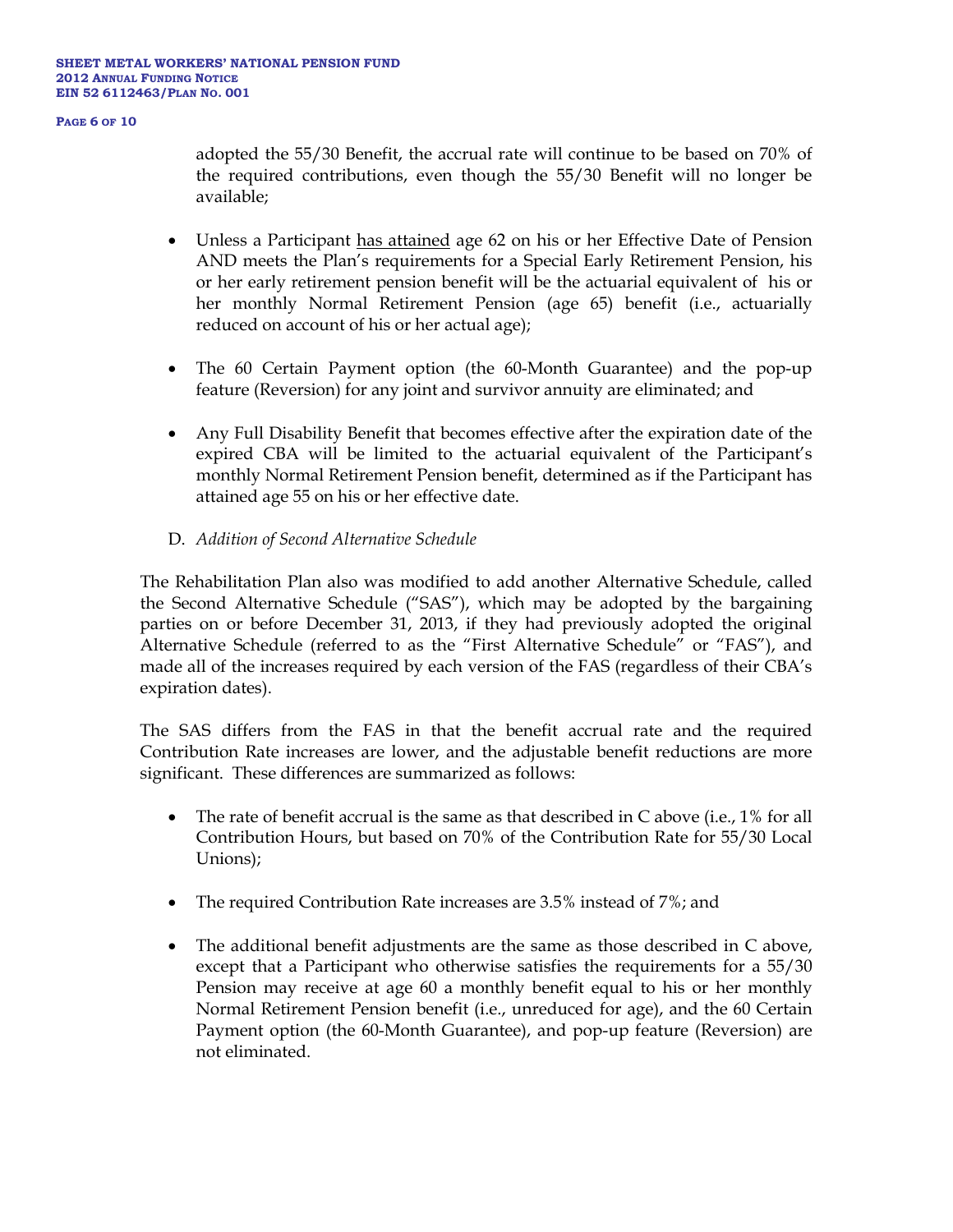### **PAGE 7 OF 10**

### **Participant Information**

The total number of participants (including beneficiaries) in the Plan as of the Plan's valuation date was 135,302. Of this number: (i) 55,131 were active participants; (ii) 33,703 were retired or separated participants entitled to future benefits, and 419 were beneficiaries entitled to future benefits; and (iii) 37,321 were retired or separated participants receiving benefits, 5 were suspended pensioners, and 8,723 were beneficiaries receiving benefits. Please note that the active population decreased by 1.4% from the prior year. The average age of active participants was 42.6, compared with 42.3 in the prior year. The number of inactive vested participants increased by 318 from the prior year. The number of beneficiaries with deferred benefits also increased by 55.

## **Funding & Investment Policies**

The law requires that every pension plan have a procedure for establishing a funding policy to carry out the pension plan's objectives. A funding policy relates to the level of contributions needed to pay for benefits provided under the plan currently and over the years. The funding policy of this Plan utilizes a combination of benefit adjustments and contribution rate increases to enable the Plan to emerge from "critical status" by the end of the Plan's Rehabilitation Period.

Once money is contributed to the Plan, the money is invested by Plan officials called fiduciaries. Specific investments are made in accordance with the Plan's investment policy. Generally speaking, an investment policy is a written statement that provides the fiduciaries that are responsible for plan investments with guidelines or general instructions concerning various types or categories of investment management decisions. The investment policy of the Plan is adopted by the Trustees, but the discretionary authority to allocate and invest the vast majority of the Plan's assets has been delegated to an "Investment Manager" within the meaning of ERISA. In summary, the investment policy states that the Plan's objective is for the Investment Manager to obtain a long-term annualized rate of return (net of fees) of 8.2%. This is greater than the Fund's assumed actuarial rate of return, which currently is 7.5%.

Under the Plan's investment policy, the Plan's assets were allocated among the following categories of investments, as of the end of the Plan Year. These allocations are percentages of total assets:

| <b>Asset Allocations</b> |                                                              | Percentage |
|--------------------------|--------------------------------------------------------------|------------|
|                          | 1. Cash (Interest bearing and non-interest bearing)          | 2.27%      |
|                          | 2. U.S. Government securities                                | 10.67%     |
| 3.                       | Corporate debt instruments (other than employer securities): |            |
|                          | Preferred                                                    | 2.89%      |
|                          | All other                                                    | 4.82%      |
| 4.                       | Corporate stocks (other than employer securities):           |            |
|                          | Preferred                                                    | 0.001%     |
|                          | Common                                                       | 42.05%     |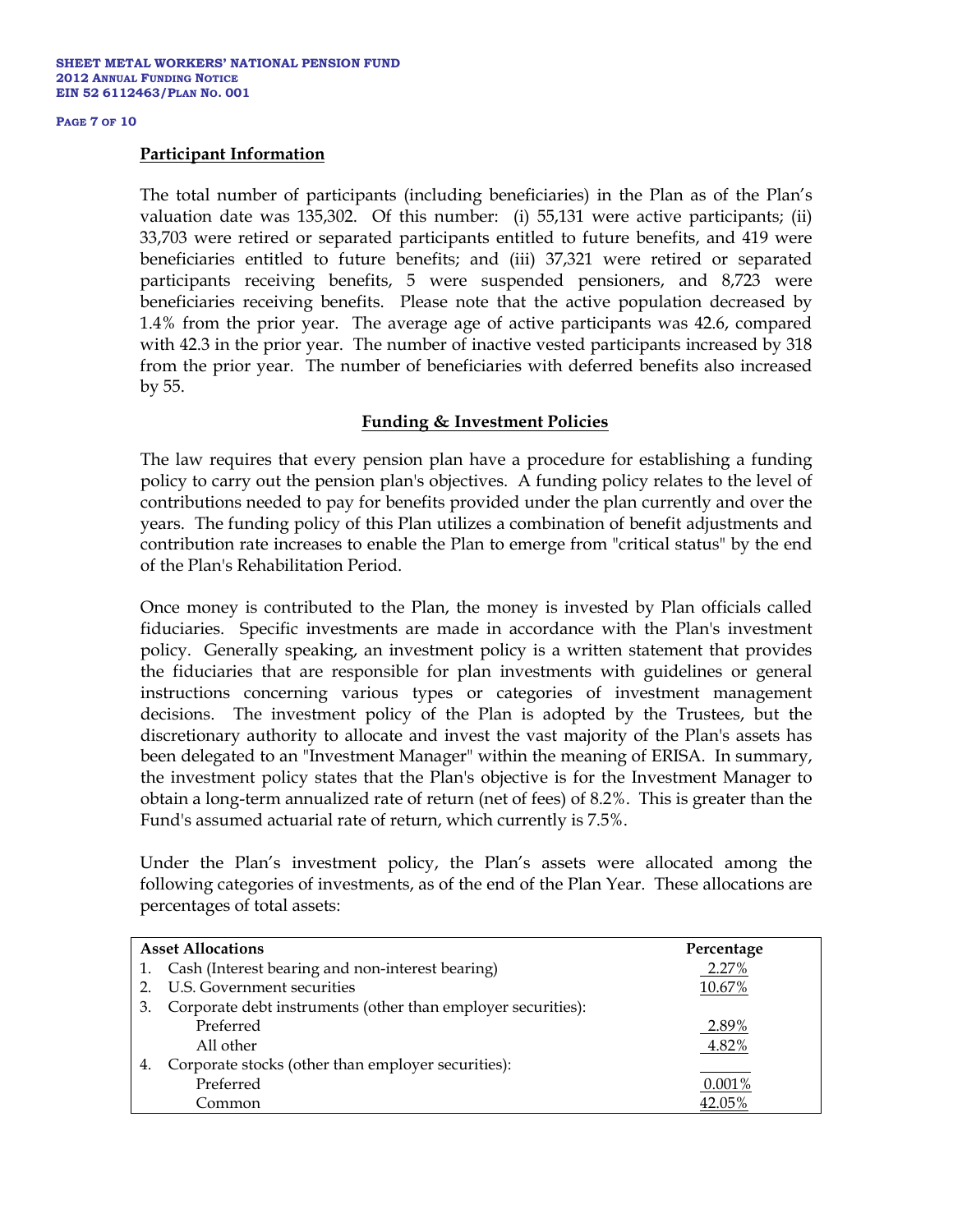#### **SHEET METAL WORKERS' NATIONAL PENSION FUND 2012 ANNUAL FUNDING NOTICE EIN 52 6112463/PLAN NO. 001**

#### **PAGE 8 OF 10**

| 5. | Partnership/joint venture interests                                              | 10.44% |
|----|----------------------------------------------------------------------------------|--------|
| 6. | Real estate (other than employer real property)                                  | 1.69%  |
| 7. | Loans (other than to participants)                                               |        |
| 8. | Participant loans                                                                |        |
| 9. | Value of interest in common/collective trusts                                    | 3.93%  |
|    | 10. Value of interest in pooled separate accounts                                | 2.15%  |
|    | 11. Value of interest in master trust investment accounts                        |        |
|    | 12. Value of interest in 103-12 investment entities                              |        |
|    | 13. Value of interest in registered investment companies (e.g., mutual funds)    | 9.27%  |
|    | 14. Value of funds held in insurance co. general account (unallocated contracts) | 0.21%  |
|    | 15. Employer-related investments:                                                |        |
|    | <b>Employer Securities</b>                                                       |        |
|    | Employer real property                                                           |        |
|    |                                                                                  |        |
|    | 16. Buildings and other property used in plan operation                          |        |
|    | 17. Other                                                                        | 9.61%  |

For information about any of the following types of investments as described in the chart above – common/collective trusts, pooled separate accounts, master trust investment accounts, or 103-12 investment entities – contact the Fund Administrator at [fundadministrator@smwnpf.org,](mailto:fundadministrator@smwnpf.org) or 703.739.7000 or by writing to 8403 Arlington Boulevard, Suite 300, Fairfax, VA 22031.

## **Right to Request a Copy of the Annual Report**

A pension plan is required to file with the US Department of Labor an annual report called the Form 5500 that contains financial and other information about the plan. Copies of the annual report are available from the US Department of Labor ("DOL"), Employee Benefits Security Administration's Public Disclosure Room at 200 Constitution Avenue, NW, Room N-1513, Washington, DC 20210, or by calling 202.693.8673. For 2009 and subsequent Plan Years, you may obtain an electronic copy of the Plan's Annual Report by going to **[www.efast.dol.gov](http://www.efast.dol.gov/)** and using the Form 5500 search function. If you contact the DOL, it may help to give the DOL the EIN and Plan No. listed in the header of this Notice. Or you may obtain a copy of the Plan's Annual Report by making a written request to the Fund Administrator. Individual information, such as the amount of your accrued benefit under the Plan, is not contained in the Annual Report. If you are seeking information regarding your benefits under the Plan, contact the plan administrator identified below under "Where To Get More Information."

## **Summary of Rules Governing Plans in Reorganization and Insolvent Plans**

Federal law has a number of special rules that apply to financially troubled multiemployer plans. The plan administrator is required by law to include a summary of these rules in the Annual Funding Notice, even if a plan is not, or expected to be, in reorganization or insolvent. Under so-called "plan reorganization rules," a plan with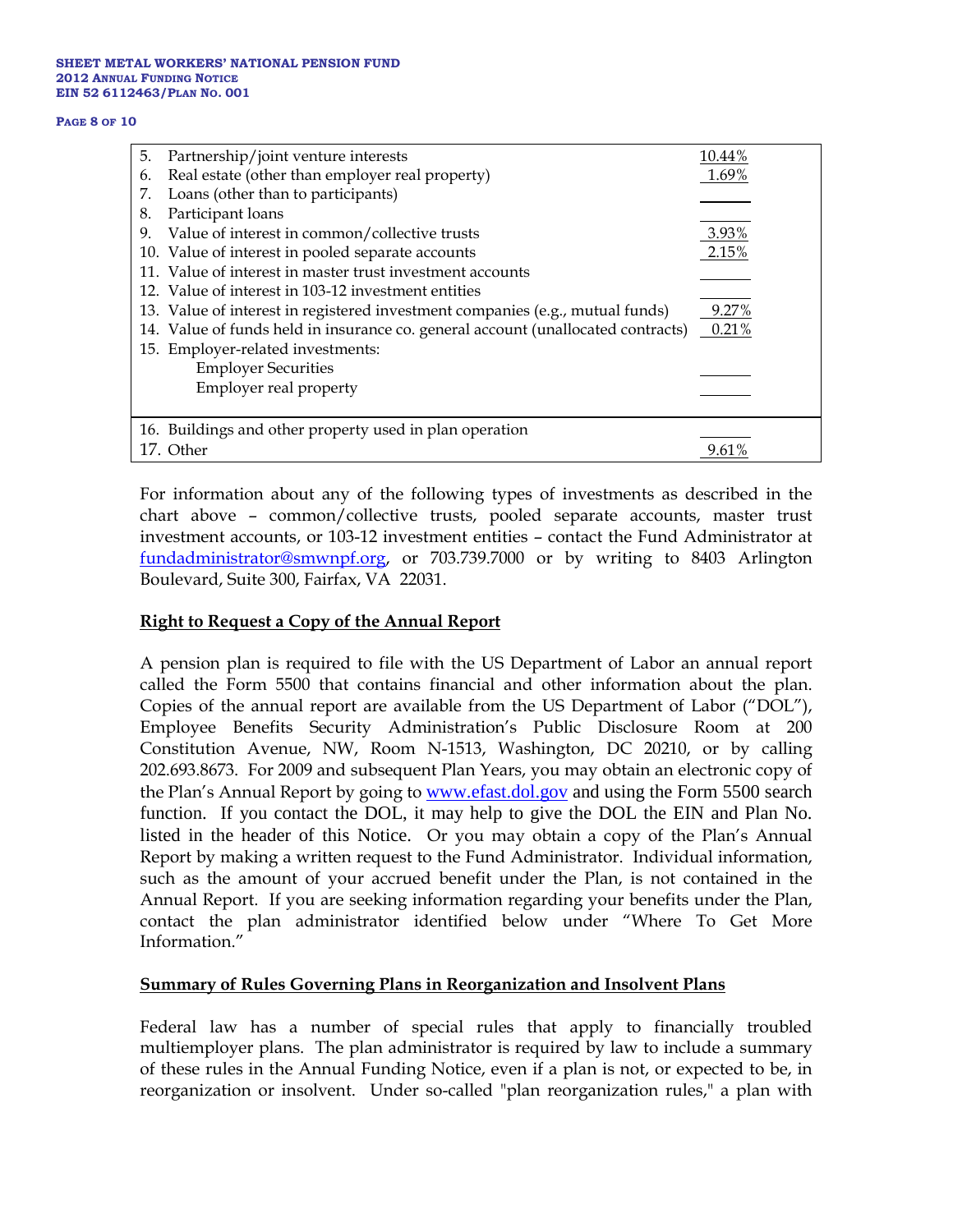### **PAGE 9 OF 10**

adverse financial experience may need to increase required contributions and may, under certain circumstances, reduce benefits that are not eligible for the PBGC's guarantee (generally, benefits that have been in effect for less than 60 months). If a plan is in reorganization status, it must provide notification that the plan is in reorganization status and that, if contributions are not increased, accrued benefits under the plan may be reduced or an excise tax may be imposed (or both). The plan is required to furnish this notification to each contributing employer and the labor organization.

Despite these special plan reorganization rules, a plan in reorganization could become insolvent. A plan is insolvent for a plan year if its available financial resources are not sufficient to pay benefits when due for that plan year. An insolvent plan must reduce benefit payments to the highest level that can be paid from the plan's available resources. If such resources are not enough to pay benefits at the level specified by law (see Benefit Payments Guaranteed by the PBGC, below), the plan must apply to the PBGC for financial assistance. The PBGC will loan the plan the amount necessary to pay benefits at the guaranteed level. Reduced benefits may be restored if the plan's financial condition improves.

A plan that becomes insolvent must provide prompt notice of its status to participants and beneficiaries, contributing employers, labor unions representing participants, and PBGC. In addition, participants and beneficiaries also must receive information regarding whether, and how, their benefits will be reduced or affected, including loss of a lump sum option. This information will be provided for each year the plan is insolvent.

The Plan's Rehabilitation Plan is intended to prevent the Plan from entering reorganization status or becoming insolvent.

### **Benefit Payments Guaranteed by the PBGC**

The maximum benefit that the PBGC guarantees is set by law. Only benefits that you have earned a right to receive and that can not be forfeited (called vested benefits) are guaranteed. Specifically, the PBGC guarantees a monthly benefit payment equal to 100 percent of the first \$11 of the Plan's monthly benefit accrual rate, plus 75 percent of the next \$33 of the accrual rate, times each year of credited service. The PBGC's maximum guarantee, therefore, is \$35.75 per month times a participant's years of credited service.

*Example 1*: If a participant with 10 years of credited service has an accrued monthly benefit of \$500, the accrual rate for purposes of determining the PBGC guarantee would be determined by dividing the monthly benefit by the participant's years of service (\$500/10), which equals \$50. The guaranteed amount for a \$50 monthly accrual rate is equal to the sum of \$11 plus \$24.75 (.75  $\times$  \$33), or \$35.75. Thus, the participant's guaranteed monthly benefit is \$357.50 (\$35.75  $\times$  10).